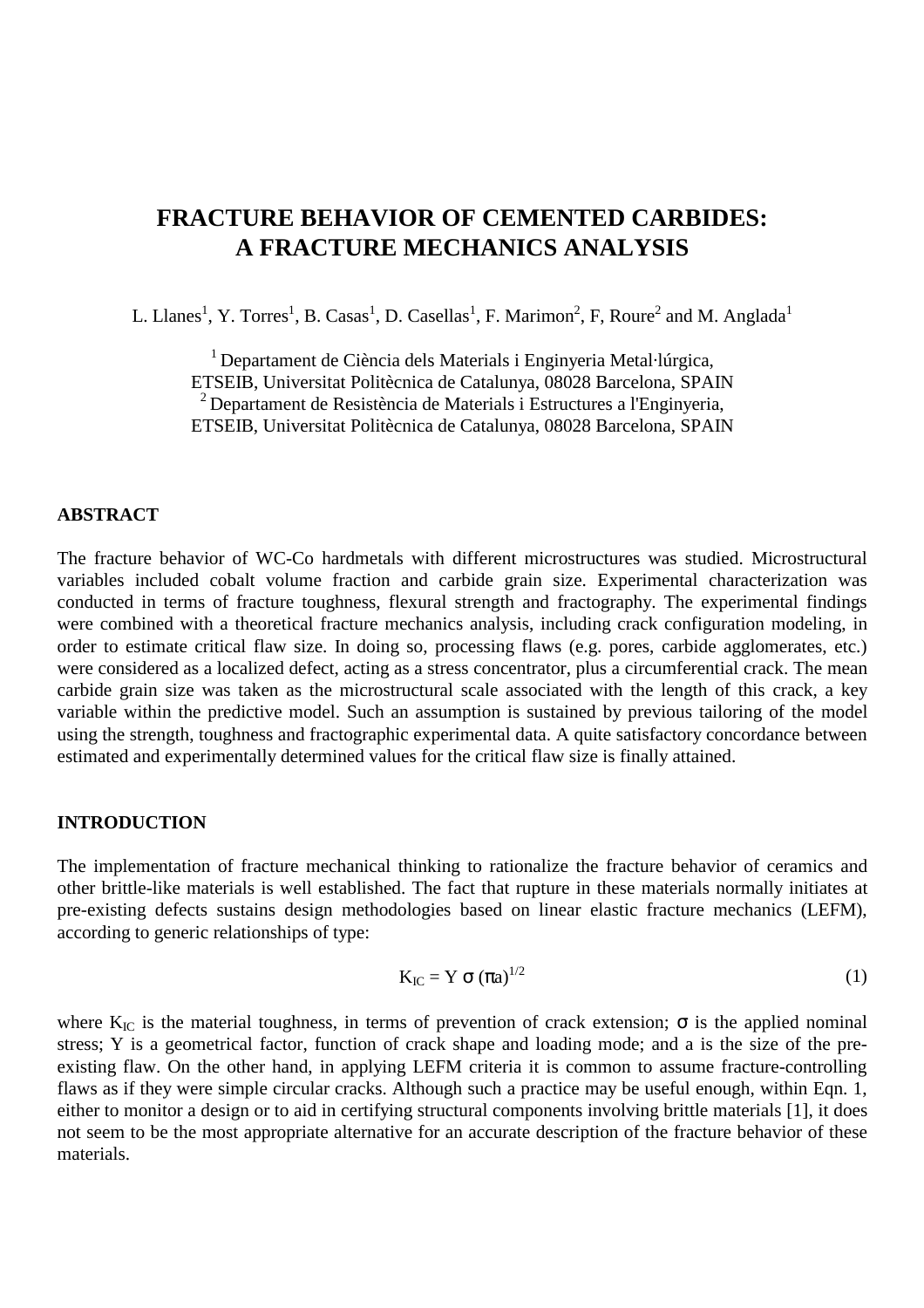Detailed scrutiny of fracture surfaces in brittle-like materials clearly point out that failure origins are usually defects with aspect quite different from that of simple circular cracks, e.g. pores, grain clusters, inclusions, etc. [2-4]. Hence, reliable procedures attempting to assess size, geometry and type of critical flaws should include particular features associated with real configurations of the experimentally observed defects. Within this scope, one interesting approach is the consideration of the whole flaw as a localized defect (crack) in combination with the stress concentration around the discerned flaw (e.g. a pore) [5,6]. This approach will be addressed here for analyzing the fracture behavior of WC-Co cemented carbides with different microstructures. In doing so, experimental data comprising fracture strength, fracture toughness and fracture-controlling flaw characteristics, the latter discriminated by means of scanning electron microscopy, are first attained. Then, the referred fracture model is tailored, in terms of effective crack length scale, using the collected experimental data. Finally, estimated values for the critical flaw size, from predictive fracture mechanics models based on different crack configurations, are compared and discussed with respect to those experimentally determined.

## **EXPERIMENTAL PROCEDURE**

The materials studied were commercial WC-Co hardmetals provided by DURIT Metalurgia Portuguesa do Tungsténio, Lda. Five grades corresponding to selected combinations of two mean grain sizes of carbide, d<sub>WC</sub> (0.8  $\mu$ m and 2.5  $\mu$ m), and three volume fractions of cobalt, V<sub>Co</sub> (about 10, 16 and 27  $\%$ <sub>vol</sub>), were investigated. The identification code, following the nomenclature used by the supplier, and the key microstructural parameters of each grade are given in Table 1. Microstructural characterization includes values for carbide contiguity (C<sub>WC</sub>) and cobalt binder thickness ( $\lambda_{\text{Co}}$ ), as estimated from empirical relationships given in the literature [7], but refined to account for  $d_{\rm WC}$  variations [8]. Micrographs of two of the WC-Co composites studied are presented in Figure 1.

| Grade            | $V_{Co}$ (% <sub>vol</sub> ) | $d_{WC}$ ( $\mu$ m) | $\mathrm{C}_{\mathrm{WC}}$ | $\lambda_{\rm Co}$ (µm) |
|------------------|------------------------------|---------------------|----------------------------|-------------------------|
| GD03             | 10.2                         | 0.8                 | 0.66                       |                         |
| GD10             | $\overline{0.1}$             | د. ۷                | 0.41                       |                         |
| GD13             | 16.3                         |                     | 0.44                       | ∪.J                     |
| GD <sub>20</sub> | 16.4                         | 2.5                 | 0.27                       |                         |
| GD <sub>40</sub> | 27.4                         |                     | 0.17                       |                         |

TABLE 1 NOMENCLATURE AND MICROSTRUCTURAL DATA

Fracture resistance was evaluated in terms of flexural strength. Prismatic specimens with 45x4x3 mm dimensions and chamfered edges were used. Tensile surfaces for the flexure tests were ground and polished. Flexural strength measurement was performed using a standard 20x40 mm fully articulating four-point fixture. At least six samples were tested for each grade.

Fracture toughness was assessed using the single edge notched beam (SENB) method. The sample geometry employed was a rectangular bar of 45x10x5 mm dimensions. The effective evaluation of fracture toughness using fracture mechanics requires the suitability of a procedure for introducing a sharp pre-crack into the sample. In this study it was achieved through application of cyclic compressive loads to a SENB specimen, followed by stable crack growth under far-field tensile stresses. The latter step was conducted to relieve residual stresses induced during the previous cyclic compression [9]. A detailed description of the precracking procedure used has been reported elsewhere [10]. Fracture toughness values were determined by testing the pre-cracked SENB samples to failure and using the stress intensity factor given by Tada *et al.* [11]. At least three specimens were evaluated for each material.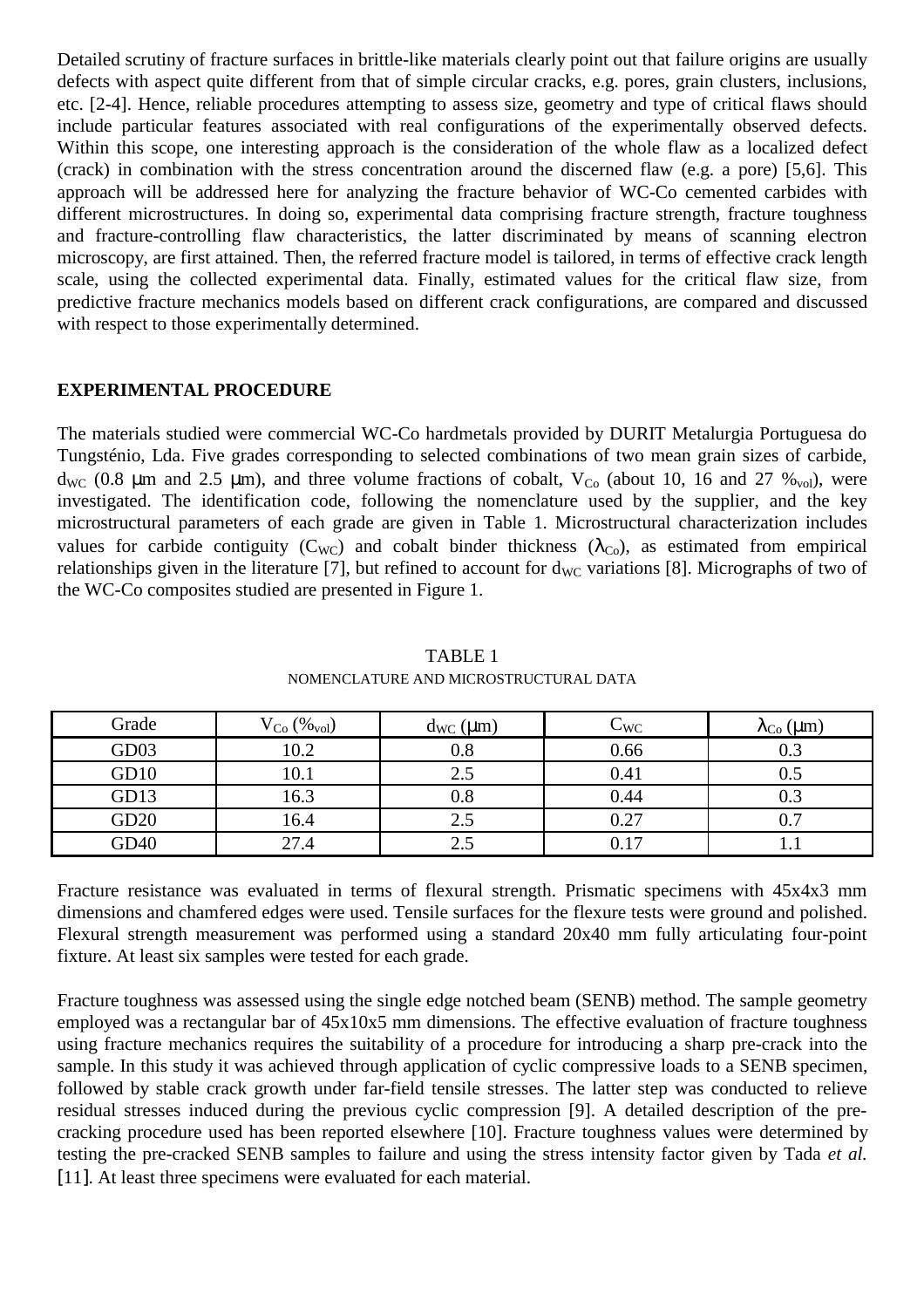

**Figure 1:** Microstructures of **(a)** GD13 and **(b)** GD40 WC-Co grades.

Fracture surfaces for all the tested samples were inspected through scanning electron microscopy (SEM). For each sample, possible fracture initiation sites were first traced back, at low magnification, from sequential sets of fracture surface markings. Particular areas of interest were then examined at higher magnification and, where it was possible, size, geometry and type of the strength-limiting flaw were measured and discerned.

# **RESULTS AND DISCUSSION**

Flexural strength  $(\sigma_r)$  and fracture toughness for each hardmetal grade studied are given in Table 2. As it is well known from the literature (extended data compilations may be found in Refs. [8,12]), they are strongly dependent upon volume fraction and free mean path of the cobalt binder, and the contiguity and mean size of the tungsten carbide grains. However, consistent relationships may only be established between fracture toughness and microstructure, indicating the intrinsic character of this fracture parameter as a material property. Combined carbide grain size and cobalt content effects are rationalized through particular twophase microstructural parameters such as carbide contiguity and binder thickness. As a result, fracture toughness is found to exhibit a rising trend with increasing cobalt mean free path (and decreasing carbide contiguity). On the other hand, flexural strength variations among the different grades are speculated to be an indirect consequence of microstructural effects on fracture toughness and critical flaw size, the latter intimately associated with the processing stages.

An extended fractographic examination of the broken specimens indicated that they invariably failed from subsurface origins. These fracture initiation sites were identified as processing heterogeneities: pores, binderless carbide clusters and discrete WC-Co agglomerates. Two examples of failure controlling defects

| Grade | $\sigma_{r}$ (MPa) | $K_{IC}$ (MPa $\sqrt{m}$ ) | $K_{IC}/\sigma_r$ ( $\sqrt{m}$ ) |
|-------|--------------------|----------------------------|----------------------------------|
| GD03  | 1676               | 7.5                        | 0.0045                           |
| GD10  | 2094               | 10.3                       | 0.0049                           |
| GD13  | 2742               | 9.2                        | 0.0034                           |
| GD20  | 1813               | 10.5                       | 0.0058                           |
| GD40  | 2629               | 16.0                       | 0.0061                           |

TABLE 2 FRACTURE PARAMETERS: STRENGTH AND TOUGHNESS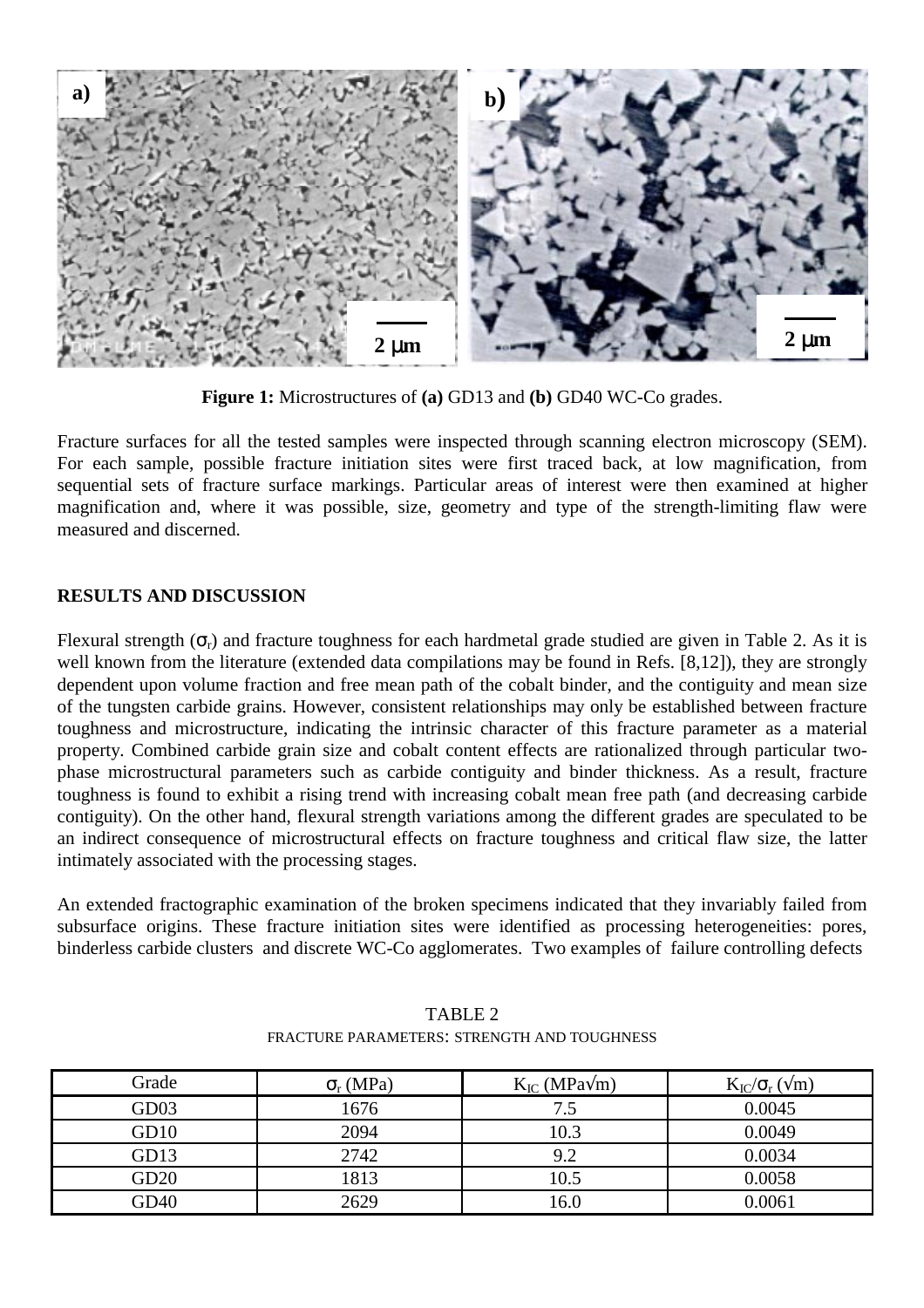

**Figure 2:** Examples of typical fracture origins in WC-Co hardmetals: **(a)** carbide clusters (GD20) and **(b)** pores (GD40).

are shown in Figure 2. Quantitative analysis was conducted to precise the dimensions of the strength degrading defects. Critical flaw size ranges, from direct SEM measurements, for each hardmetal grade are given in Table 3. They are expressed in terms of 2a, where a is the radius of a circular flaw whose crosssectional area is equivalent to that of the rather irregular-shaped defects experimentally observed.

Following the above experimental findings, the fracture behavior of WC-Co cemented carbides will now be analyzed by recourse to a simplified fracture mechanics model. It is based on the consideration of flaws as consisting of a (spherical) defect that acts as a stress concentrator plus an equatorial crack around it. The corresponding schematic representation, including the nomenclature used in this study, is given in Figure 3a. The length of this circumferential crack is an important variable in the model because it sets the value of applied stress intensity factor around the spherical defect. As it has been previously stated for other polycrystalline ceramics [13-16], a correct approximation of the size of this crack requires an exhaustive evaluation of the microstructure at the fracture origin. For the particular case of cemented carbides, the intrinsic fine microstructure of these materials makes difficult to clearly determine the extension, and even the existence, of such a crack. However, they may be speculated to exist once residual stresses at carbidebinder interfaces, as a consequence of significant thermal contraction mismatch induced by the large difference between the coefficients of thermal expansion of WC and Co, are accounted. About the crack extension, it is expected to be intimately associated with particular microstructural features [3,17,18]. Information aiming to discern the appropriate microstructural scale of the crack length, within the model just described, may be attained through comparison of experimental and estimated values for the flaw size.

| Grade            | $(2a)$ <sub>experimental</sub> $(\mu m)$ | $(c/R)_{\text{estimated}}$ | $c_{\text{estimated}}$ ( $\mu$ m) |
|------------------|------------------------------------------|----------------------------|-----------------------------------|
| GD <sub>03</sub> | $12 - 32$                                | 0.15                       | 2.0                               |
| GD10             | $15 - 38$                                | 0.30                       | 3.0                               |
| GD13             | $8 - 14$                                 | 0.40                       | 2.0                               |
| GD20             | 14-34                                    | 0.30                       | 5.0                               |
| GD <sub>40</sub> | $30 - 42$                                | 0.40                       | 6.5                               |

TABLE 3 EXPERIMENTAL CRITICAL FLAW SIZE AND ESTIMATED CIRCUMFERENTIAL CRACK PARAMETERS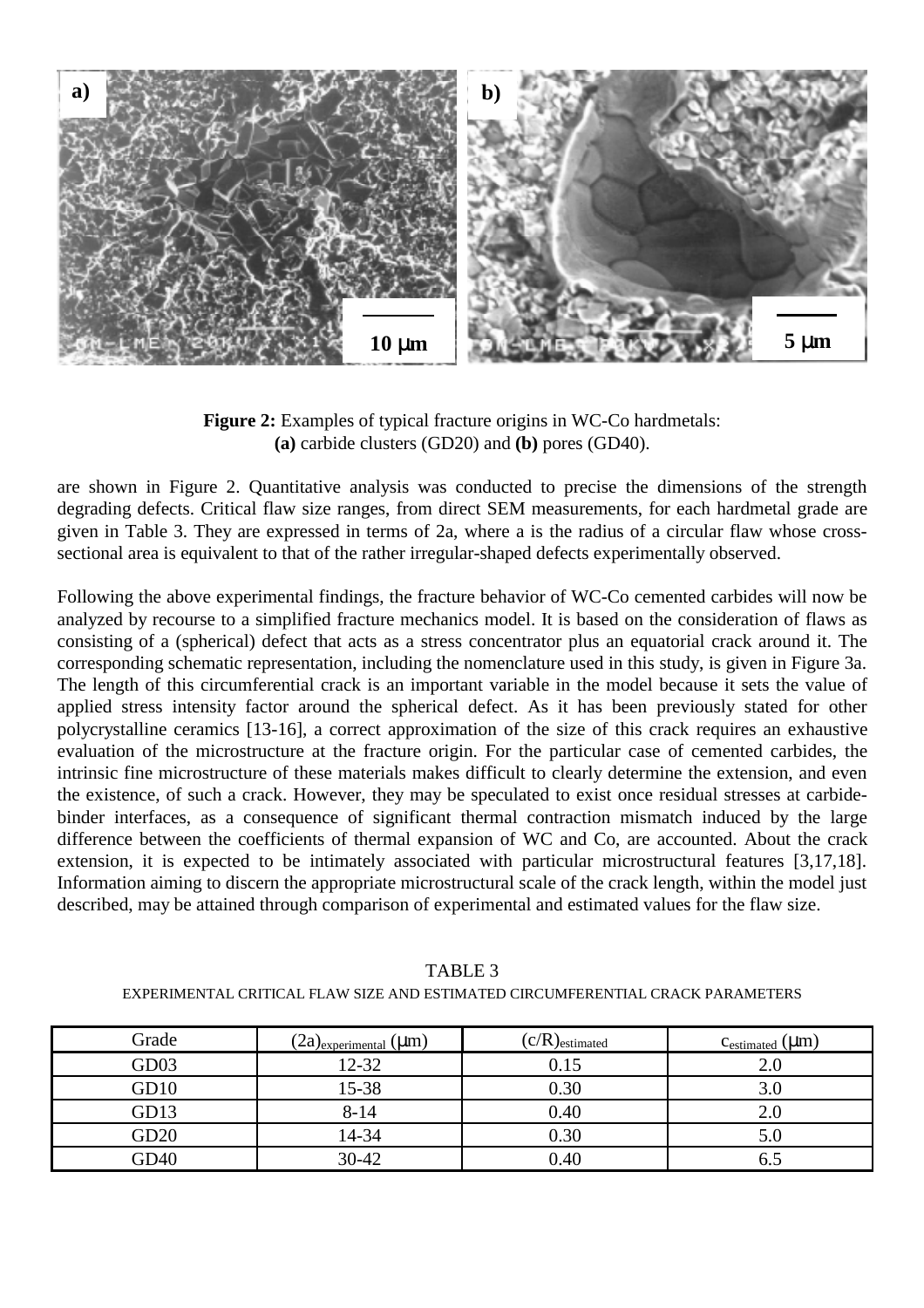In order to assess the value of the applied stress intensity factor around the observed processing heterogeneities, it is assumed that all of them, independent of their specific nature, can be treated as internal spherical pores with circumferential cracks. Such an assumption is partly sustained by the experimental fact that physical separation between carbide clusters or material agglomerates and the hardmetal matrix was commonly revealed. Figure 3b displays, in a 3-D plot, the normalized applied stress intensity factor  $(K/\sigma)$ for the referred pore-crack configuration [5,19,20] as a function of normalized crack length (c/R) and defect size  $(2R)$ .



**Figure 3: (a)** Schematic representation and associated nomeclature of circumferential crack emanating from a spherical pore; **(b)** normalized stress intensity factor  $(K/\sigma)$ as a function of normalized crack length  $(c/R)$  and defect size  $(2R)$ .

Effective c/R ratios for each cemented carbide grade may be estimated from Figure 3b, once the experimental values of flexural strength, fracture toughness and critical flaw size (listed in Tables 2 and 3) are incorporated as inputs to calibrate the predictive fracture mechanics model. The best-fitting results, in terms of both c/R and c, are also included in Table 3. It is appreciated that the microstructural scale of the crack length is the corresponding mean carbide size. Specific flaw size estimations using predictive fracture mechanics models based on assuming critical flaws as: 1) simple circular cracks, i.e. with  $c/R \rightarrow \infty$  and  $Y=2/\pi$ , and 2) circumferential cracks of length twice the mean carbide grain size, are given in Table 4. The results of the former approach are significantly above the range of experimental flaw size for most of the hardmetal grades. On the other hand, the latter approach yield estimated values that are much closer to those determined experimentally, pointing out the appropriateness of considering the critical flaw as consisting of a stress concentrating defect plus an equatorial crack for describing the fracture behavior of cemented carbides.

|                  | $(2a)_{estimated}$ (µm)                          |                                                   |  |
|------------------|--------------------------------------------------|---------------------------------------------------|--|
| Grade            | $c/R \rightarrow \infty$ , $c = a$ , $Y = 2/\pi$ | $0 < c/R < \infty$ , $c = 2d_{WC}$ , $Y = f(c/R)$ |  |
| GD <sub>03</sub> | 32                                               |                                                   |  |
| GD10             | 38                                               | 30                                                |  |
| GD13             | -0                                               |                                                   |  |
| GD20             | 52                                               |                                                   |  |
| GD <sub>40</sub> | 58                                               |                                                   |  |

TABLE 4 ESTIMATED CRITICAL FLAW SIZE USING DIFFERENT PREDICTIVE FRACTURE MECHANICS MODELS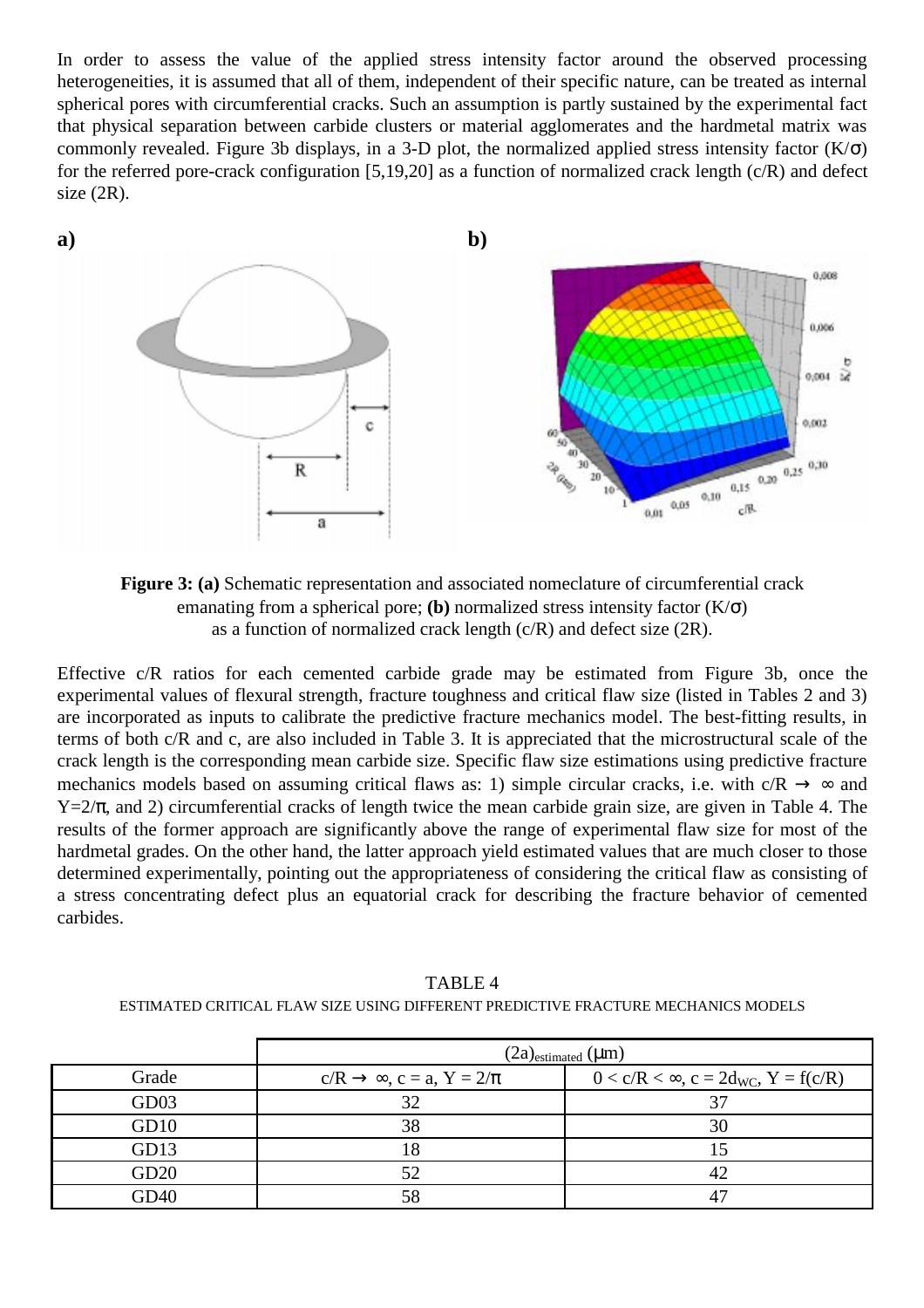# **SUMMARY**

The fracture behavior of WC-Co cemented carbides has been satisfactorily rationalized through a fracture mechanics analysis combining fracture toughness evaluation, flexural strength measurement, fractographic examination and crack configuration modeling. Within this framework, the consideration of processing defects (mainly pores and carbide agglomerates) as stress concentrators acting on an equatorial crack existing around them yields closer agreement between estimated and experimentally determined critical flaw sizes than the simple assumption of these flaws as circular cracks. The length of the referred circumferential crack, an extremely important variable in the model, may be estimated from previous tailoring of the predictive fracture mechanics model. Such calibration is performed through simultaneous implementation of all the experimental data collected (strength, toughness and critical flaw size) as model inputs. The bestfitting results indicate that crack length is intimately associated with key microstructural features of the hardmetal grades, particularly the mean carbide grain size.

### *Acknowledgments*

This work was funded by the Spanish Comisión Interministerial de Ciencia y Tecnología (CICYT) under grant Nº MAT97-0923. The authors are extremely grateful to M. Marsal for her electron microscopy assistance. They would also like to express their gratitude to DURIT Ibérica for kindly supplying all the hardmetal samples used in this investigation. One of the authors (Y.T.) would like to thank the Instituto de Cooperación Iberoamericana (ICI) for the scholarship received. Likewise, another author (D.C.) would like to acknowledge the funding support received from the Generalitat de Catalunya through another scholarship.

## **REFERENCES**

- 1. Lawn, B. (1993). *Fracture of Brittle Solids.* Second Edition, Cambridge University Press, Cambridge, UK.
- 2. Rice, R.W. (1984) *J. Mater. Sci.* **19**, 895.
- 3. Singh, J.P. (1988) *Adv. Ceram. Mater.* **3**, 18.
- 4. Dusza, J. and Steen, M. (1999) *Int. Mater. Rev.* **44**, 165.
- 5. Zimmermann, A., Hoffman, M., Flinn, B.D., Bordia, R.K., Chuang,, T.-J., Fuller Jr., E.R. and Rödel, J. (1998) *J. Am. Ceram. Soc.* **81**, 2449.
- 6. Casellas, D., Alcalá, J., Llanes, L. and Anglada, M. (2000) *J. Mater. Sci.*, submitted for publication.
- 7. Roebuck, B. and Almond, E.A. (1988) *Int. Mater. Rev.* **33**, 90.
- 8. Torres, Y. (2000), research in progress.
- 9. James, M.N., Human, A.M. and Luyckx, S. (1990) *J. Mater. Sci.* **25,** 4810.
- 10. Torres, Y., Casellas, D., Anglada, M. and Llanes, L. (1999). In: *Proc. of the European Conference on Advances in Hard Materials Production,* pp. 237-244. EPMA, Bellstone, UK.
- 11. Tada, H., Paris, P.C. and Irwin, G.R. (1973). *The Stress Analysis of Cracks Handbook.* Del Research Corporation, St. Louis, USA.
- 12. Ravichadran, K.S. (1994) *Acta metall. Mater.* **42,** 143.
- 13. Kirchner, H.P., Gruver, R.M. and Sotter, W.A. (1976) *Mater. Sci. Eng.* **22,** 147.
- 14. Baratta, F.I. (1978) *J. Am. Ceram. Soc.* **61,** 490.
- 15. Kirchner, H.P. and Gruver, R.M. (1979) *J. Mater. Sci.* **14,** 2110.
- 16. Heinrich, J. and Munz, D. (1980) *Am. Ceram. Soc. Bull.* **59,** 1221.
- 17. Baratta, F.I. (1982) *J. Am. Ceram. Soc.* **65,** C-32.
- 18. Heinrich, J. and Munz, D. (1982) *J. Am. Ceram. Soc.* **65,** C-34.